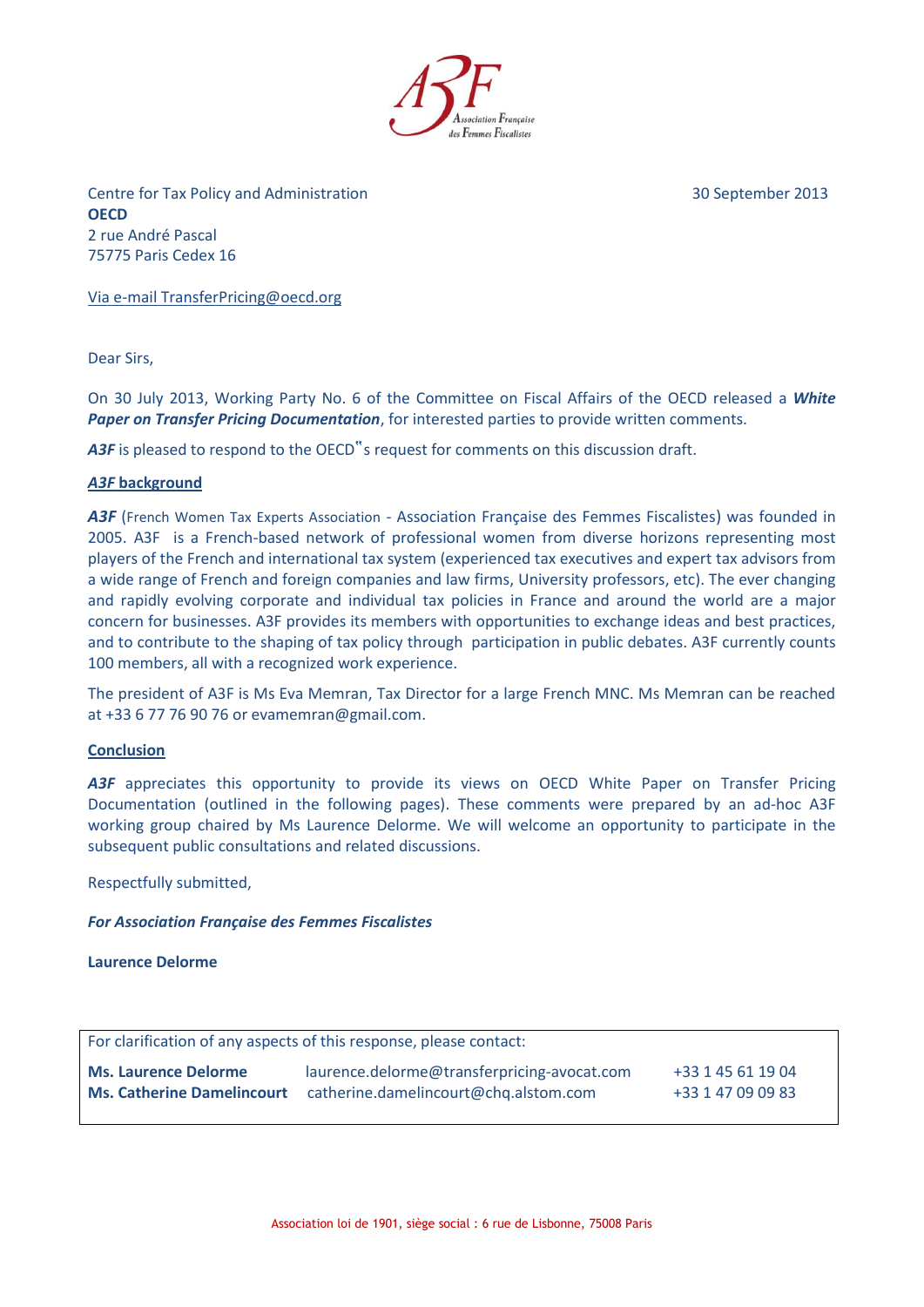

# **OECD WHITE PAPER ON TRANSFER PRICING DOCUMENTATION**

#### **GENERAL COMMENTS**

The survey of the current state of affairs regarding transfer pricing documentation provides a fairly realistic diagnosis of the situation, which is satisfactory neither for tax administrations nor for taxpayers.

Raising the question of the purposes and objectives of transfer pricing documentation is very useful given the widely different approaches by tax authorities across the world, leading to a very heavy and ever increasing administrative burden for taxpayers.

#### However:

The basic assumption in the White Paper seems to be that all MNC's (i) operate with a centralised business model, and (ii) have implemented aggressive or optimized transfer pricing structures, hence the need to document "the Big picture" in a pretty extensive manner, whereas it may not be needed or relevant in a lot of cases of "simple" and "straight-forward" transfer pricing structures.

The White Paper "*suggests a two tiered approach through which both the "big picture" information is made available for risk assessment purposes and detailed information on the related party transactions can be required when the arm's length character of specific transactions needs to be assessed*".

It is unclear how the proposed Coordinated Documentation Approach is going to really make compliance with transfer pricing documentation rules simpler and more efficient for taxpayers. Indeed, the White Paper rightly acknowledges the three different purposes for documentation, however the proposed twotier structure (Masterfile and local file) seems to indicate that the Masterfile would serve the first two purposes (risk assessment and start of an audit by tax administration). If this is the case, then we have doubts on the potential for the proposed "Coordinated Documentation Approach" to really make compliance simpler and more efficient, as opposed to just adding one additional layer of administrative burden for taxpayers by making the Masterfile even more detailed than under the EUTPD approach.

In any event, it would seem that closer coordination and consistency should be sought between transfer pricing documentation required for risk assessment purposes, and work on Action 13<sup>1</sup> of the BEPS Action Plan which introduces the requirement for country-by-country reporting*.*

 $\frac{1}{1}$ BEPS Action Plan Action 13 Re-examine transfer pricing documentation

*<sup>&</sup>quot;Develop rules regarding transfer pricing documentation to enhance transparency for tax administration, taking into consideration the compliance costs for business. The rules to be developed will include a requirement that MNE's provide all relevant governments with needed information on their global allocation of the income, economic activity and taxes paid among countries according to a common template".*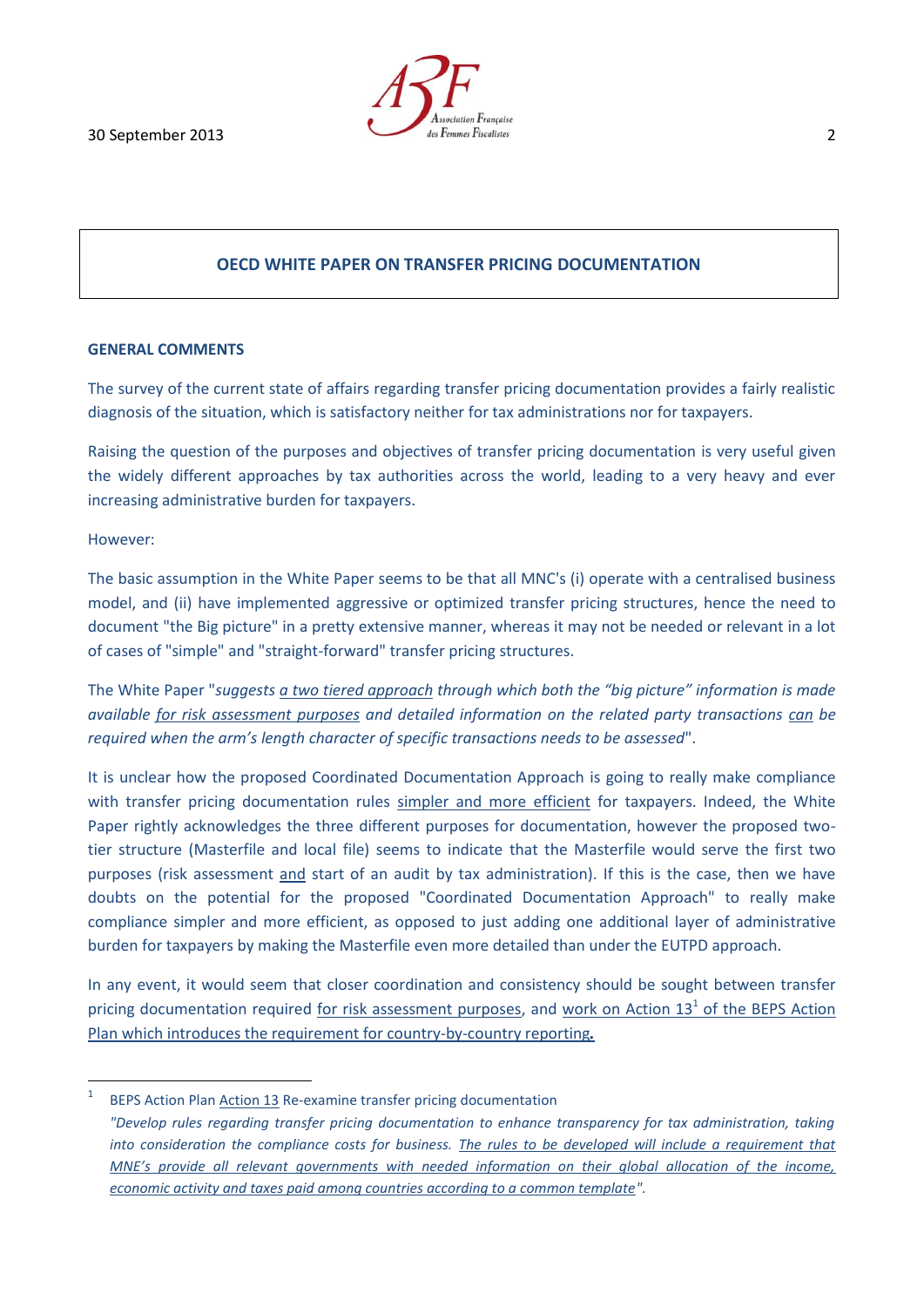

The key guiding criteria should be: (i) relevance of information provided (ii) materiality, (iii) cost of preparing transfer pricing documentation, in relation to the value of intercompany transactions under review (relative to the size of the audited entity).

# **II. Overview of existing guidance and initiatives on transfer pricing documentation**

# *A. Local country documentation regimes*

# **Para. 9 and footnote 3**

Footnote 3 states: *"It should be noted that the term transfer pricing documentation is not always used in a consistent fashion. ...These differing notions of the term "documentation" can lead to misunderstandings when issues related to transfer pricing documentation are discussed in international fora".*

Indeed, this is a major source of administrative burden and costs for MNEs, and we suggest the OECD White Paper should take a more specific attempt at providing an harmonized definition, consistent with the three objectives of preparing transfer pricing documentation. As noted under para. 78 and 79 below, the current drafting is very ambiguous on the type of documentation that should address each objective, and does not address the lack of certainty faced by taxpayers about the minimum standards that must be satisfied in each jurisdiction in order to comply with local rules and avoid penalties.

#### **Para. 12**

The relevance of a one-sided analysis is highly dependent on the functional analysis and characterization of the tested party leading to selection of the appropriate TPM.

It should not be assumed that attributing a routine profit to the tested party (one-sided approach) is never relevant. Only in cases where significant and complex intangible issues arise.

# *B. Documentation Guidance Provided by International Organisations*

# **Para. 36 & 37**

For the ICC, the issue of harmonising transfer pricing documentation is intrinsically linked to the **administration of the burden of proof, to penalties, and to the process for eliminating double taxation**. These three issues are major concerns for business, together with the administrative burden and cost of preparing transfer pricing documentation, without certainty that the minimum standards will be satisfied in each jurisdiction.

While it is noted that recommendations in the December 2003 ICC policy statement on "Transfer Pricing Documentation" have not developed into a widely developed standard, it seems to us that the OECD work on TP documentation would greatly benefit from the ideas developed in this paper.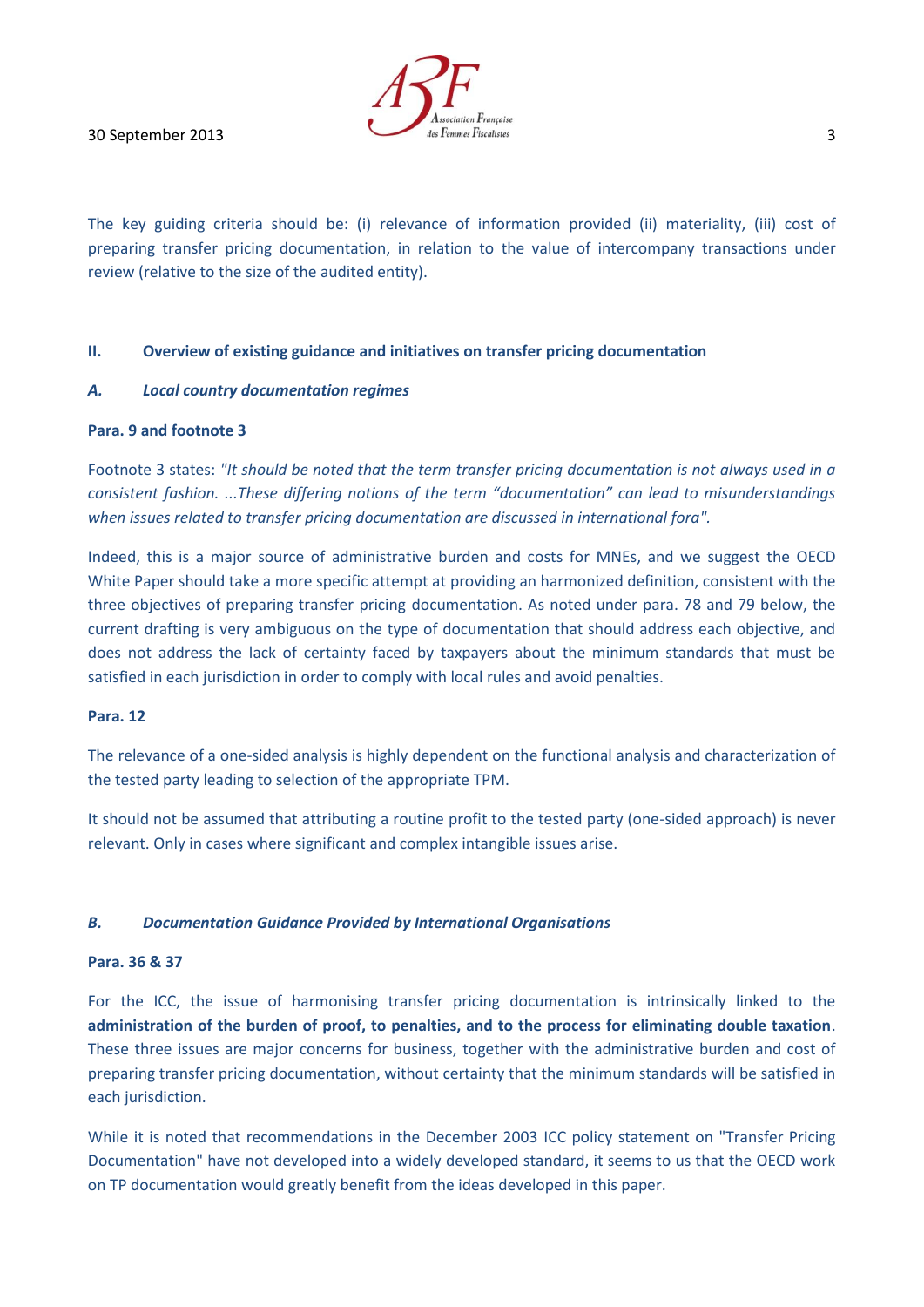In particular, **three key principles should guide the definition of a single uniform package of documentation** (whatever its form, i.e. Masterfile and local file, or else) : "(i) *the documentation package should be based upon information that is readily available in the bookkeeping and management reports of the MNE concerned; (ii) common documentation rules should be a reasonable and balanced reflection of the various national approaches; and (iii) once an MNE fulfils the proposed documentation requirements, it should be relieved of any liability for penalties and from having any special burden of proof*".

# *C. Discussions with Selected Business Representatives*

### **Para. 40**

One should also mention the recent practice in France with detailed questionnaires sent to major French MNCs about their TP methodologies and practices, by a special "Senate Committee on migration of capital and assets outside France and related tax consequences".

# **IV. A Tiered Approach to Transfer Pricing Documentation**

#### **Para. 68**

What is the link between A (information required for transfer pricing risk assessment) and B (Structure of Global Documentation Package)?

The developments in this section IV are ambiguous and require clarifications.

#### *A. Information Required for a Transfer Pricing Risk Assessment*

**Para. 70** describes the type of information that should be made available to tax authorities in order to enable them to perform a risk assessment, focusing on the "big picture".

- *Identification of material cross border transactions between associated enterprises, including material payments for goods, services, intangibles, and interest flows.*
- *Identification of recent business restructuring transactions and transfers of intangibles.*
- *Information regarding the levels of corporate debt and interest expense in relevant countries.*
- *Information regarding the MNE's global transfer pricing policies and the financial results of applying those transfer pricing policies. It would especially include a description of where in the group important intangibles are held. It would also include the identification of the MNE Group's existing APA and ruling arrangements related to income allocation with various countries.*
- *The taxpayer's explanation of how its material transfer pricing arrangements comply with the arm's length principle and local transfer pricing rules.*

However, the scope and purpose of the above-listed information is not clear to us: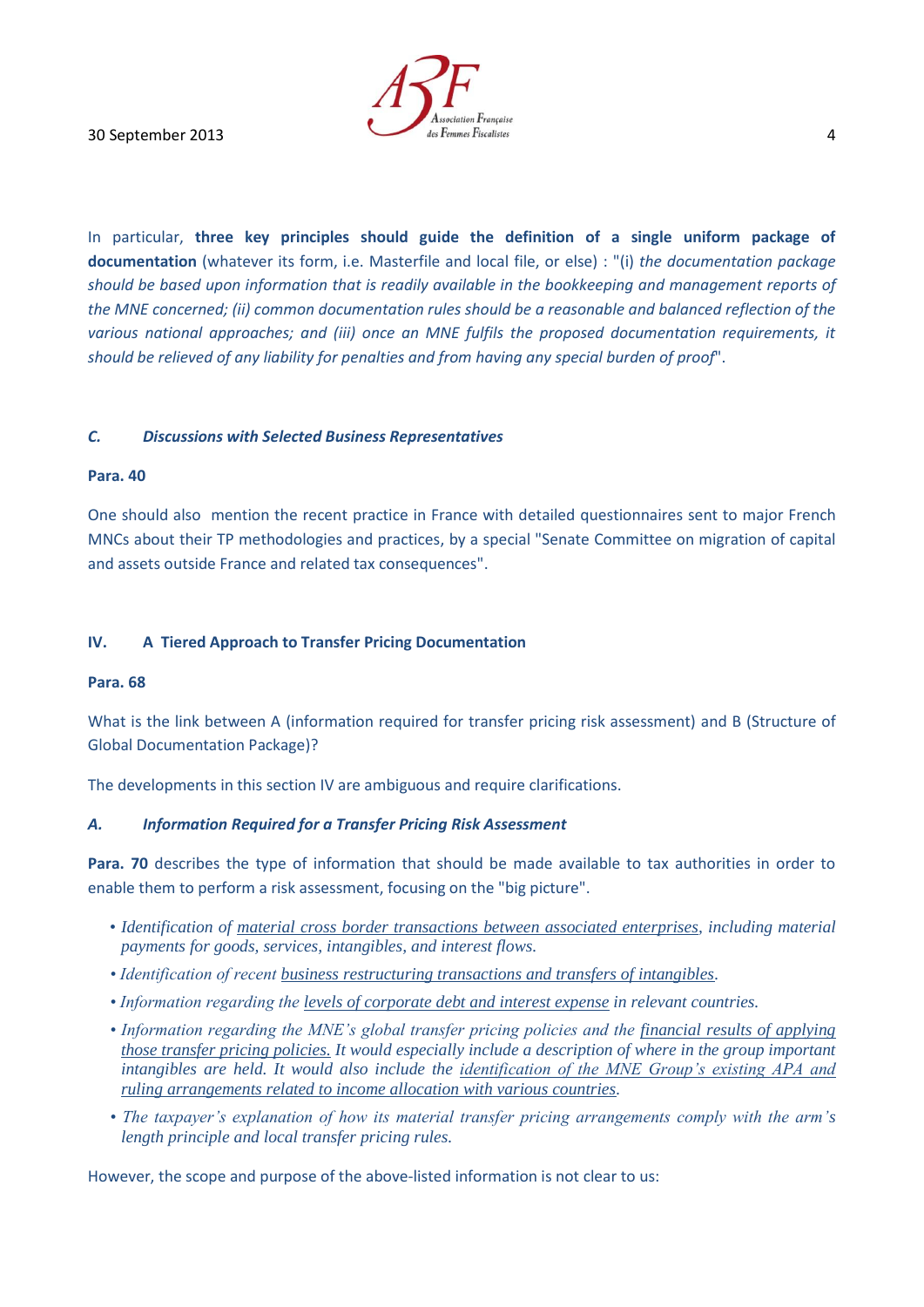# $\frac{d}{d}$  also Femmes Fiscalistes **5**

- Is it intended that this information be prepared in a standard, unique report at group level, and made available to all tax authorities where the MNE has subsidiaries involved in intra-group transactions? Unless materiality thresholds are set properly, preparing such information for the whole group (with sometimes hundreds or thousands of subsidiaries in the world) would generate significant administrative burden and cost for business, disproportionate to tax administration's needs in a number of cases.
- Or is this information meant to be prepared by each entity of the MNE, and submitted to the local tax authorities at the same time as the annual tax return? This approach would seem to be more practical, again assuming that some materiality criteria is set in relation to the size of the entity under review and to the nature and amount of transactions with associated enterprises.
- What is the link between the above list of information, and the content of the Masterfile below?

**Para. 72** further states: "*It seems possible for businesses to provide without undue burden individual country data based on either management accounts, consolidating income statements and balance sheets, and/or tax returns that would provide tax administrators with a general sense as to how their global income is allocated and where pressure points in the transfer pricing arrangements might lie. [...]in a risk assessment setting, an observation that, for example, a company based in a high tax country that reports 85 percent of its income in low-tax jurisdictions while maintaining 80 percent of its employees and assets in high tax jurisdictions may warrant more tax administration attention to transfer pricing than one where shares of assets, employment and income are more consistent across countries. As long as all involved in preparing and reviewing such data understand that risk assessment is a first step and that precision may not be necessary, greater overall reporting might productively be required for risk assessment purposes*"

Despite the comments in the last sentence, we are very concerned that the above statement may lead tax administrations in some countries to take the simplistic view that the above-described individual company data (assets, headcount, ...) would set a proper basis (individually or combined) for allocating income (formula-based income allocation system). Such an approach completely ignores the impact of intangibles, in particular, and is in any case not supported by the BEPS Action Plan<sup>2</sup>.

Further, the statement that such individual country data could be provided by business "*without undue burden*", in order to "*provide tax administrators with a general sense as to how their global income is allocated"* is not realistic and does not take into account the complexities of the consolidated systems and their specificities for each business unit.

In any event, it would seem that closer coordination and consistency should be sought between transfer pricing documentation required for risk assessment purposes, and work on Action 13<sup>3</sup> of the BEPS Action Plan which introduces the requirement for country-by-country reporting*.*

 $\overline{a}$ 

<sup>2</sup> BEPS Action Plan page 20 "*Alternative income allocation systems, including formula based systems*..."

<sup>3</sup> See footnote 1 above